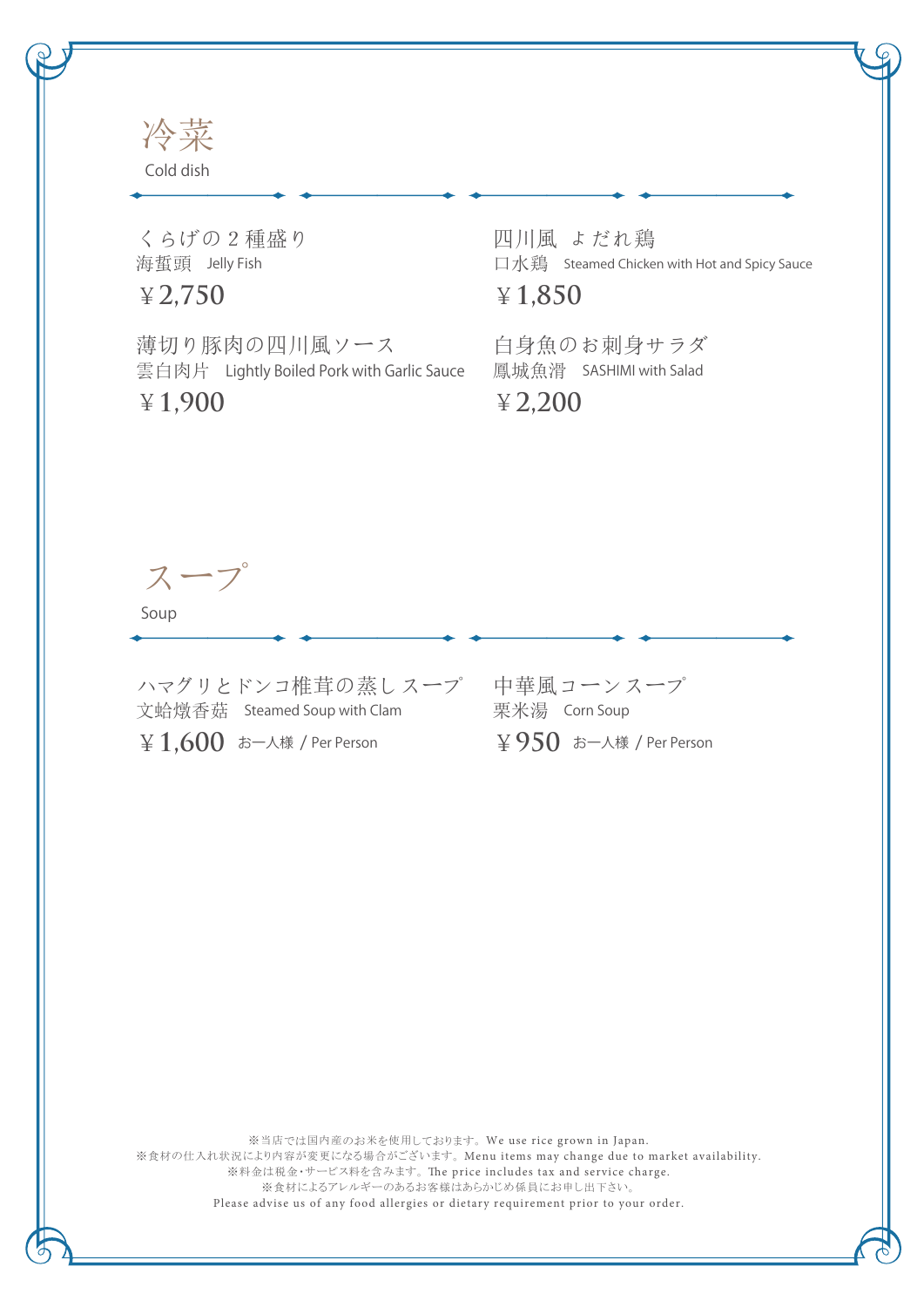海の幸

Seafood

海老のチリソース煮込み 干焼蝦仁 Braised Shrimp in Chili Sauce

¥**3,200**

白身魚と春雨のXO醤煮込み XO海鮮粉絲燙 Braised Fish and Glass Noodles ¥**3,500** with XO Sauce

海老のマヨネーズソース 藍海スタイル 生汁蝦仁 Deep-Fried Shrimp with Mayonnaise Sauce ¥**3,200**

## 肉

Meat

皮付き豚バラの角煮 ¥**2,450** Braised Pork Dish 東坡肉

酢 豚 ¥**3,200** Sweet and Sour Pork 咕嗜鮮肉塊

宮崎牛の黒胡椒炒め ¥**4,500** Stir-Fried "Miyazaki-Beef" with Black Pepper Sauce 黒椒和牛

宮崎牛の四川風 宮保ソース  $\angle 3,250$  お一人様 / Per Person "Miyazaki-Beef" Sichuan style 宮保和牛肉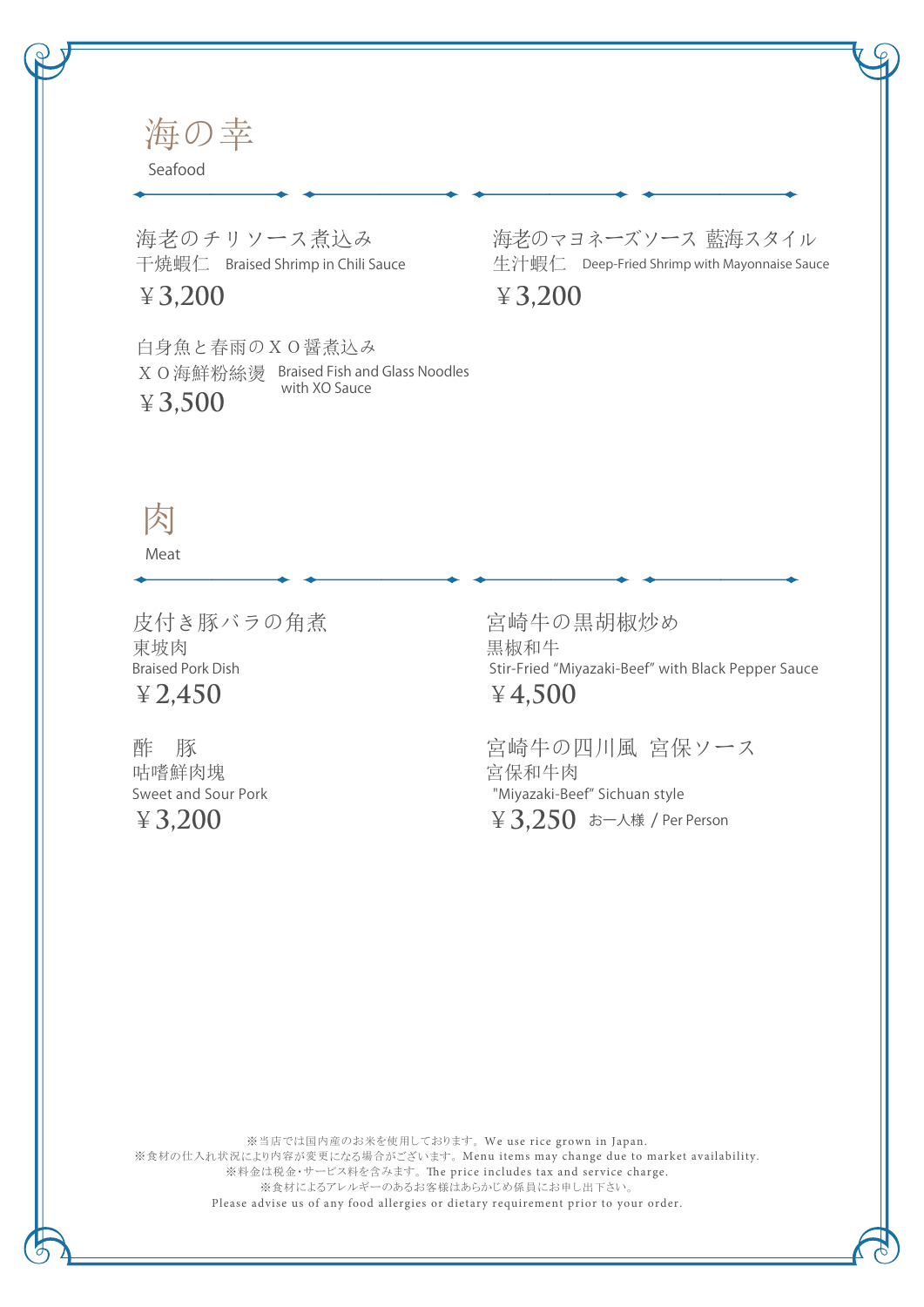## 時菜 本日の野菜・豆腐

Today's Vegetable ・ Tofu

野菜のXO醤炒め ¥**2,350** Stir-Fried Vegetables with XO Sauce XO醤炒菜

ナスの香味揚げ ¥**1,800** Deep-Fried Eggplant 紅焼炸茄子

トマトと卵の炒め ¥**1,600** Stir-Fried Tomato and Egg 蕃茄炒蛋

マーボー豆腐 ¥**2,600** Braised Tofu in Hot and Spicy Sauce 麻婆豆腐

麺・飯

Noodles&Rice

五目チャーハン Yoshu Style Fried Rice 揚州炒飯

¥**1,900**

干し貝柱と季節野菜のチャーハン ¥**2,000** Fried Rice with Dried Scallop 干貝蔬菜炒飯

担々麺 ¥**1,900** Sesame Spicy Noodles 川式坦々麺

香港風 醤油焼きそば ¥**2,100** Fried Noodles Soy Sauce Flavour 豉油皇炒麺